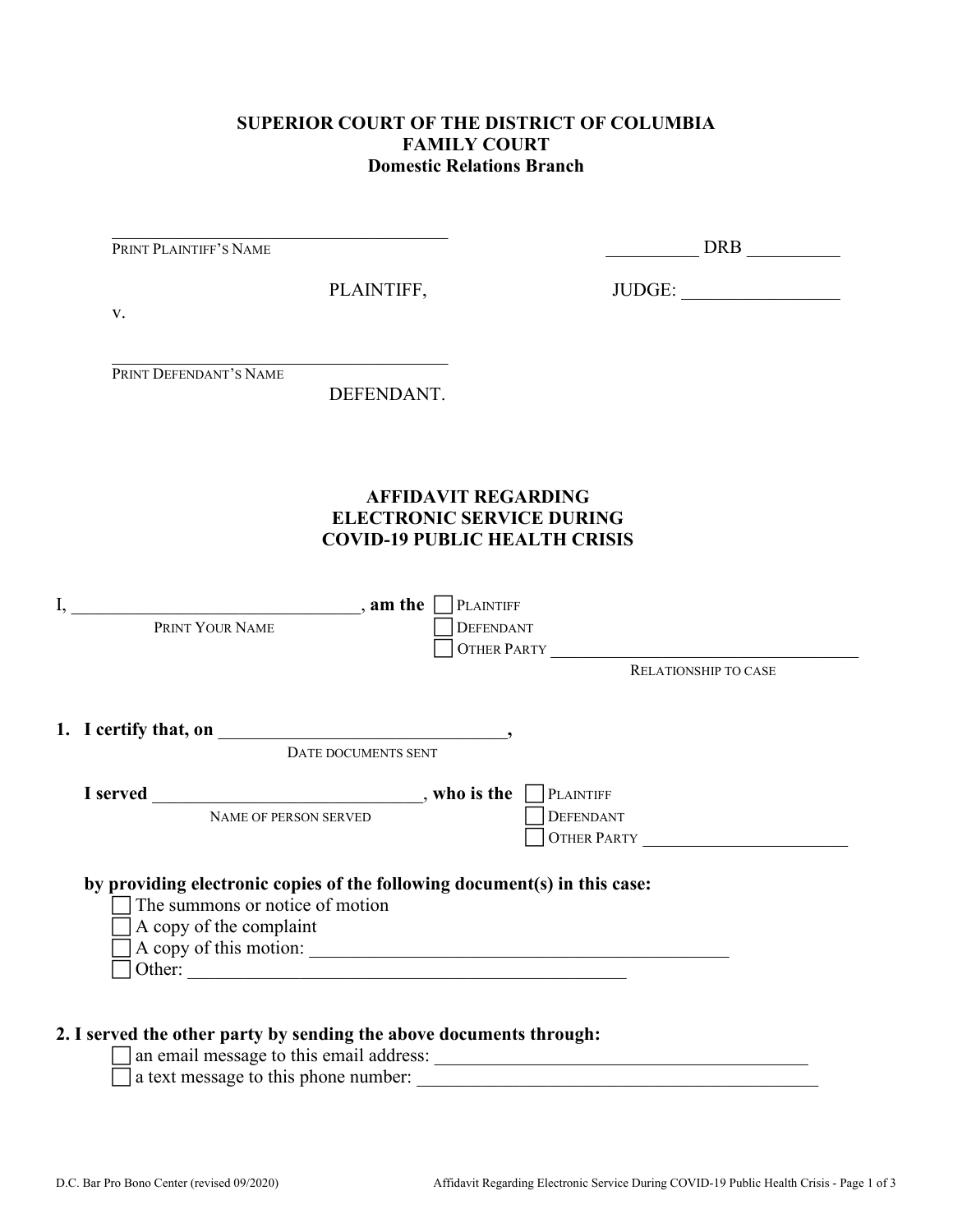## **3. I have attached screenshots to this affidavit, showing: (CHECK ALL THAT APPLY)**

What information was provided to the other party;

- When it was provided;
- To what phone number or e-mail address it was sent; and/or

 Any other information necessary to prove that the text or e-mail was "reasonably calculated to give actual notice."

\_\_\_\_\_\_\_\_\_\_\_\_\_\_\_\_\_\_\_\_\_\_\_\_\_\_\_\_\_\_\_\_\_\_\_\_\_\_\_\_\_\_\_\_\_\_\_\_\_\_\_\_\_\_\_\_\_\_\_\_\_\_\_\_\_\_\_\_\_\_\_\_\_\_\_\_\_\_\_\_\_\_\_\_ \_\_\_\_\_\_\_\_\_\_\_\_\_\_\_\_\_\_\_\_\_\_\_\_\_\_\_\_\_\_\_\_\_\_\_\_\_\_\_\_\_\_\_\_\_\_\_\_\_\_\_\_\_\_\_\_\_\_\_\_\_\_\_\_\_\_\_\_\_\_\_\_\_\_\_\_\_\_\_\_\_\_\_\_

\_\_\_\_\_\_\_\_\_\_\_\_\_\_\_\_\_\_\_\_\_\_\_\_\_\_\_\_\_\_\_\_\_\_\_\_\_\_\_\_\_\_\_\_\_\_\_\_\_\_\_\_\_\_\_\_\_\_\_\_\_\_\_\_\_\_\_\_\_\_\_\_\_\_\_\_\_\_\_\_\_\_\_\_ \_\_\_\_\_\_\_\_\_\_\_\_\_\_\_\_\_\_\_\_\_\_\_\_\_\_\_\_\_\_\_\_\_\_\_\_\_\_\_\_\_\_\_\_\_\_\_\_\_\_\_\_\_\_\_\_\_\_\_\_\_\_\_\_\_\_\_\_\_\_\_\_\_\_\_\_\_\_\_\_\_\_\_\_  $\_$ 

**4. I also want the court to be aware of the following information, which proves that the other party received my documents:**

I declare under penalty of perjury that the foregoing is true and correct.

*If this document is to be signed outside the geographic boundaries of the United States, Puerto Rico, the United States Virgin Islands, and any territory or insular possession subject to the jurisdiction of the United States, additional requirements must be met prior to signing. See SCR-Dom. Rel. 2(c)(1)(B).*

 $\overline{\phantom{a}}$ SIGN YOUR NAME. Add slashes to either side /like this/ to sign electonically.

 $\overline{\phantom{a}}$ 

 $\overline{\phantom{a}}$ **DATE** 

PRINT YOUR NAME

 $\overline{\phantom{a}}$ HOME ADDRESS 1

HOME ADDRESS 2

SUBSTITUTE ADDRESS: CHECK THIS BOX IF YOU HAVE WRITTEN SOMEONE ELSE'S ADDRESS BECAUSE YOU FEAR HARASSMENT OR HARM.

PHONE NUMBER

 $\overline{\phantom{a}}$ EMAIL ADDRESS

 $\overline{\phantom{a}}$